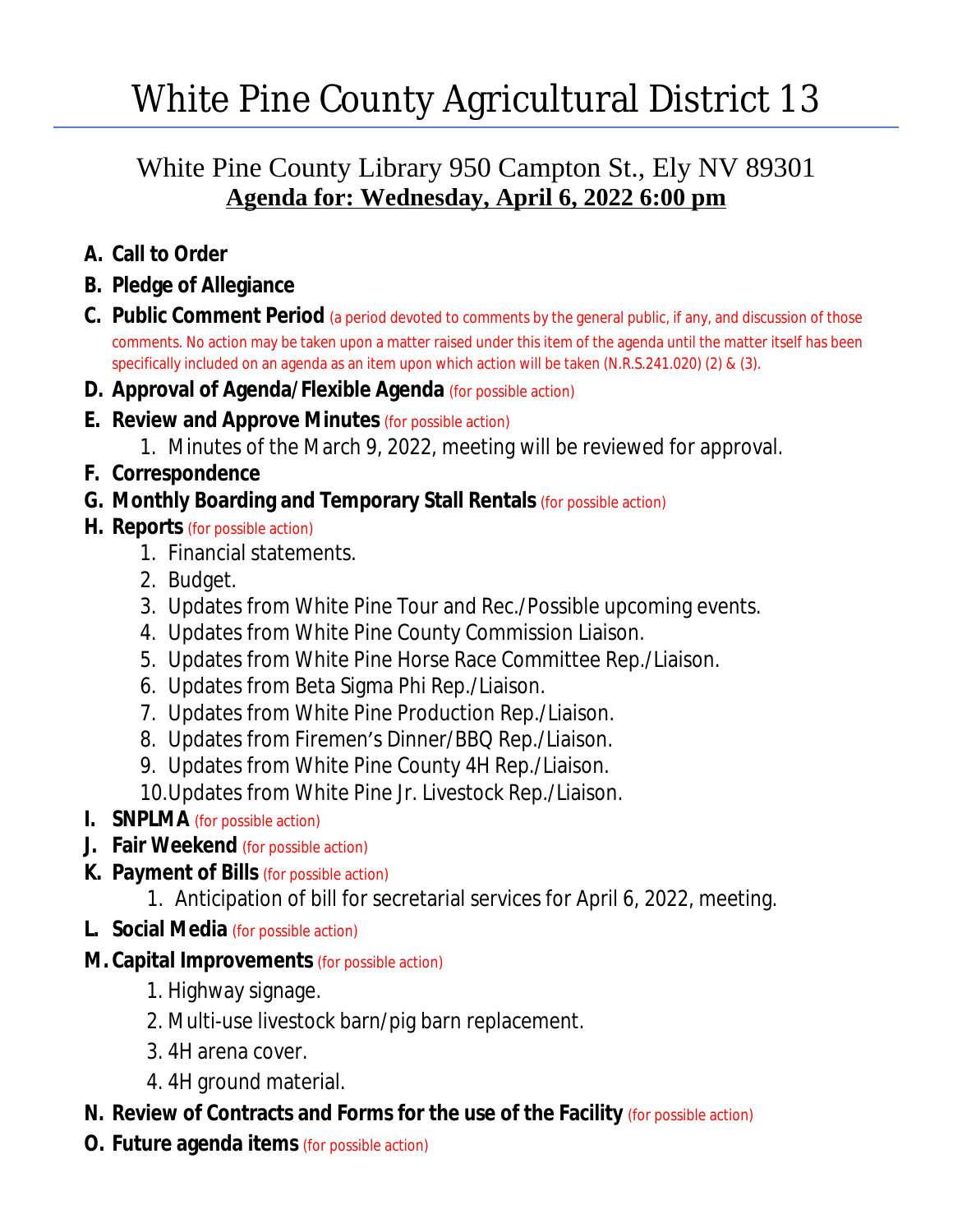#### **P. Next meeting date:** (for possible action)

1. Anticipating the next White Pine County Ag. District 13 Board meeting date to be on Wednesday May 4, 2022 at 6:00pm located at the White Pine County Library.

- **Q. Public Comment Period** (a period devoted to comments by the general public, if any, and discussion of those comments. No action may be taken upon a matter raised under this item of the agenda until the matter itself has been specifically included on an agenda as an item upon which action will be taken (N.R.S.241.020) (2)(C)(3).
- **R. Adjournment** (for possible action)

*Public Commentary: A period devoted to comments by the public, if any, and discussion of those comments. No action may be taken upon a matter raised under this item of the agenda until the matter itself has be specifically included on an agenda as an item upon which action will be taken (NRS 241.020(2)(c)(3).)*

*Public Comment*: *Public Comment during the White Pine County Ag. District 13 Board meeting on Wednesday, April 6, 2022 will be for all matters both on and off the agenda and be limited to three minutes per person. Additionally, public comment of three minutes per person will be heard during the individual action items. The Board reserves the right to reduce the time or limit the total time allowed for public comment. The Board may prohibit comment if the content of the comments is willfully disruptive of the meeting by being slanderous, offensive, inflammatory, irrational or amounting to personal attacks or interfering with the rights of other speakers. Persons are invited to submit comments in writing on the agenda items and or attend and make comment on the item at the White Pine County Ag. District 13 Board meeting.*

*Note*: *The Board may combine two or more agenda items for consideration and may remove an item from the agenda or delay discussion at any time. Sponsorship of an agenda item by a member of the White Pine County Ag. District 13 Board may not signify agreement with the requested action. Action taken in favor of a flexible agenda allows the Board to freely address items on the agenda in no particular order.*

*Notice to persons with disabilities: Members of the public who are disabled and require special assistance or accommodations please contact the board in writing at 2780 N. 4th St. E., Ely, Nevada 89301 or by calling (775) 293-2417 at least two (2) days in advance of the meeting.*

#### *Affidavit*

*I, Kayla Couch, did on the 30th day of March 2022 cause to be posted four (4) notices of the White Pine County Ag. District 13 Board agenda in the County of White Pine, at the White Pine County Courthouse, White Pine County Library, White Pine County Sheriff's Office and the Ely City Hall.*

*Kayla Couch, Secretary White Pine County Ag. District 13 Board*

*\_\_\_\_\_\_\_\_\_\_\_\_\_\_\_\_\_\_\_\_\_\_\_\_\_\_\_\_\_\_\_\_\_\_\_\_\_\_*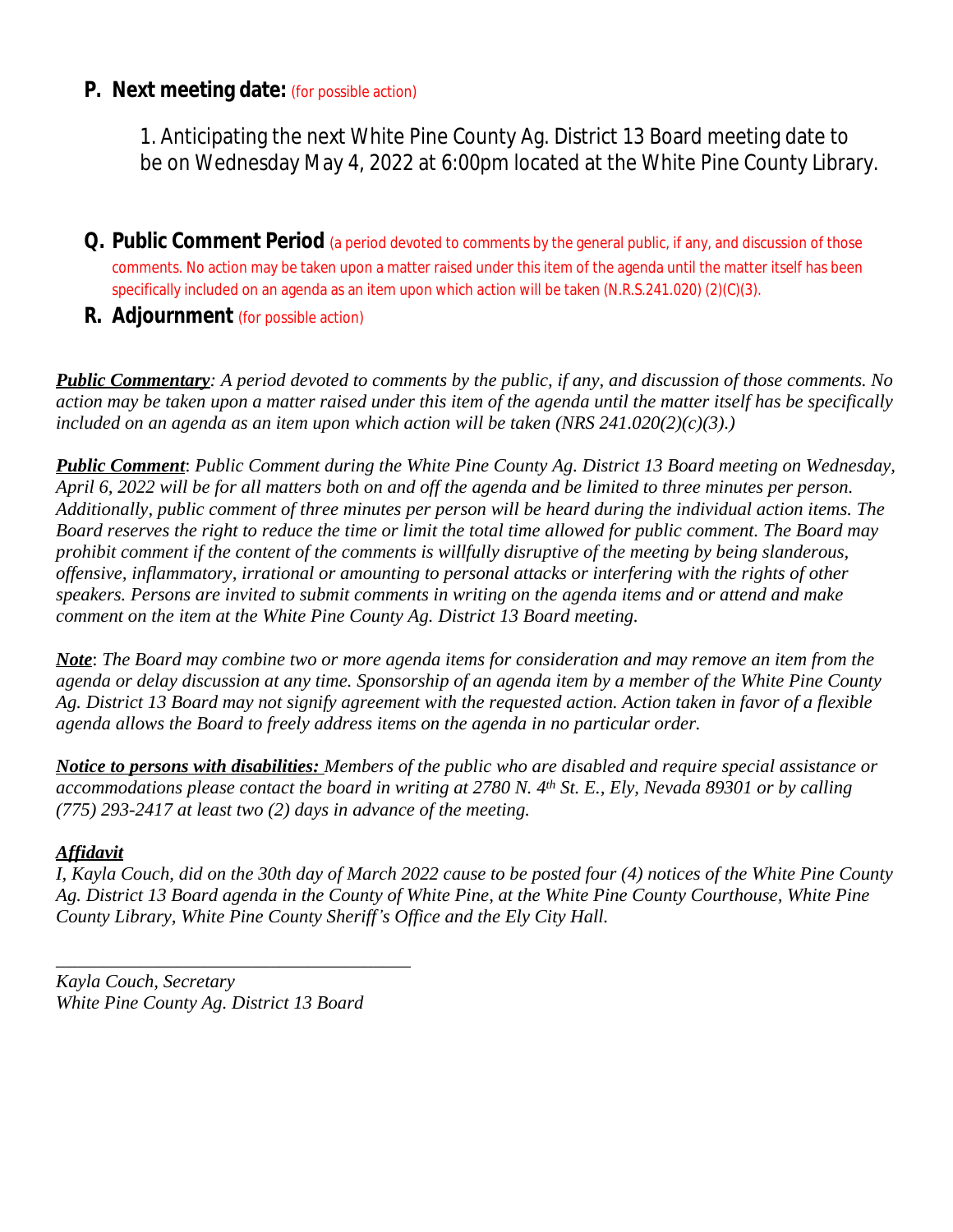## White Pine County Fair and Rodeo Grounds Advisory Board

### White Pine County Library 950 Campton St., Ely NV 89301 **Agenda for: Wednesday, April 6, 2022 6:00 pm**

- **A. Call to Order**
- **B. Pledge of Allegiance** (May be recited in previous meeting.)
- **C. Public Comment Period** (a period devoted to comments by the general public, if any, and discussion of those comments. No action may be taken upon a matter raised under this item of the agenda until the matter itself has been specifically included on an agenda as an item upon which action will be taken (N.R.S.241.020) (2) & (3).
- **D. Approval of Agenda/Flexible Agenda** (for possible action)
- **E. Review and Approve Minutes** (for possible action)
	- 1. Minutes of the March 9, 2022, meeting will be reviewed for approval.
- **F. Long Term Stall Rentals and Overflow** (for possible action)
- **G. Reports** (for possible action)
	- 1. Updates from High School/Jr. High School Rodeo.
	- 2. Updates from Maintenance Department.
	- 3. Updates from Copper Day's Rodeo.
	- 4. Safety issues/concerns.
	- 5. Special events/Additions To Attached Event Calendar.
- **H. Future agenda items** (for possible action)
- **I. Next meeting date:** (for possible action)

1. Anticipating the next White Pine County Ag. District 13 Board meeting date to be on Wednesday May 4, 2022 at 6:00pm located at the White Pine County Library.

- **J. Public Comment Period** (a period devoted to comments by the general public, if any, and discussion of those comments. No action may be taken upon a matter raised under this item of the agenda until the matter itself has been specifically included on an agenda as an item upon which action will be taken (N.R.S.241.020) (2)(C)(3).
- **K. Adjournment** (for possible action)

*Public Commentary: A period devoted to comments by the public, if any, and discussion of those comments. No action may be taken upon a matter raised under this item of the agenda until the matter itself has be specifically included on an agenda as an item upon which action will be taken (NRS 241.020(2)(c)(3).)*

*Public Comment*: *Public Comment during the White Pine County Fair and Rodeo Grounds Board meeting on Wednesday, May 4, 2022 will be for all matters both on and off the agenda and be limited to three minutes per person. Additionally, public comment of three minutes per person will be heard during the individual action items. The Board reserves the right to reduce the time or limit the total time allowed for public comment. The*